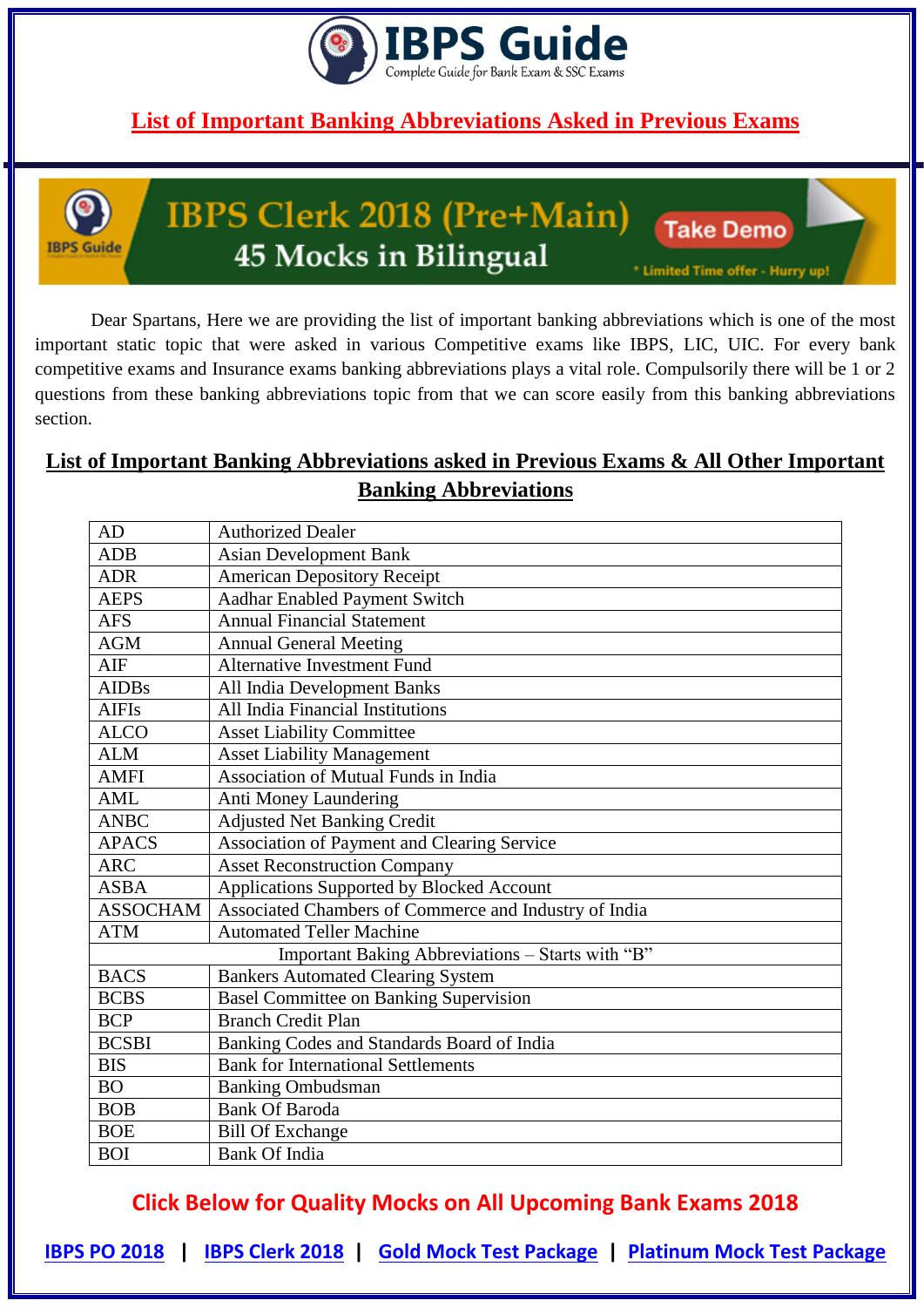

| <b>BOP</b>    | <b>Balance Of Payments</b>                         |
|---------------|----------------------------------------------------|
| <b>BPLR</b>   | <b>Benchmark Prime Lending Rate</b>                |
| <b>BSBDA</b>  | <b>Basic Savings Bank Deposit Account</b>          |
| <b>BSE</b>    | <b>Bombay Stock Exchange</b>                       |
| <b>BSR</b>    | <b>Basic Statistical Returns</b>                   |
|               | Important Banking Abbreviations - Starts with "C"  |
| CA            | <b>Chartered Account</b>                           |
| CAAP          | <b>Capital Adequacy Assessment Process</b>         |
| <b>CAGR</b>   | <b>Compound Annual Growth Rate</b>                 |
| CAD           | <b>Capital Account Deficit</b>                     |
| CAG           | <b>Comptroller and Auditor General</b>             |
| CAR           | Capital Adequacy Ratio                             |
| <b>CARE</b>   | Credit Analysis and Research limited               |
| <b>CASA</b>   | <b>Current Account Savings Account</b>             |
| <b>CBS</b>    | <b>Core Banking Solution</b>                       |
| <b>CBT</b>    | <b>Computer Based Terminal</b>                     |
| CC            | <b>Cash Credit</b>                                 |
| <b>CCIL</b>   | Clearing Corporation of India Limited              |
| CD            | Certificate of Deposit                             |
| <b>CDR</b>    | <b>Corporate Debt Restructuring</b>                |
| <b>CEPA</b>   | Comprehensive Economic Partnership Management      |
| <b>CFMS</b>   | <b>Centralized Fund Management System</b>          |
| <b>CIBIL</b>  | Credit Information Bureau of India Limited         |
| <b>CII</b>    | Confederation of Indian Industry                   |
| <b>CMIS</b>   | <b>Currency Management Information System</b>      |
| CP            | Commercial paper                                   |
| <b>CPI</b>    | <b>Consumer Price Index</b>                        |
| <b>CRAR</b>   | Capital to Risk Weighted Asset Ratio               |
| <b>CRISIL</b> | Credit Rating Information Service of India Limited |
| <b>CRMD</b>   | <b>Credit Risk Management Department</b>           |
| <b>CRR</b>    | Cash Reserve Ratio                                 |
| <b>CSIR</b>   | Council of Scientific and Industrial Research      |
| <b>CSO</b>    | <b>Central Statistical Office</b>                  |
| <b>CSR</b>    | <b>Corporate Social Responsibility</b>             |
| <b>CTS</b>    | <b>Cheque Truncation System</b>                    |
| <b>CVC</b>    | <b>Central Vigilance Commission</b>                |
|               | Important Banking Abbreviations - Starts with "C"  |
| DB            | Dena Bank                                          |
| <b>DBS</b>    | Department of Banking Supervision                  |
| <b>DCCB</b>   | <b>District Central Cooperative Bank</b>           |
| DD            | <b>Demand Draft</b>                                |
| <b>DFI</b>    | <b>Development Financial Institutions</b>          |
| <b>DICGC</b>  | Deposit Insurance and Credit Guarantee Corporation |
| <b>DPs</b>    | <b>Depository Participants</b>                     |

**Click Below for Quality Mocks on All Upcoming Bank Exams 2018**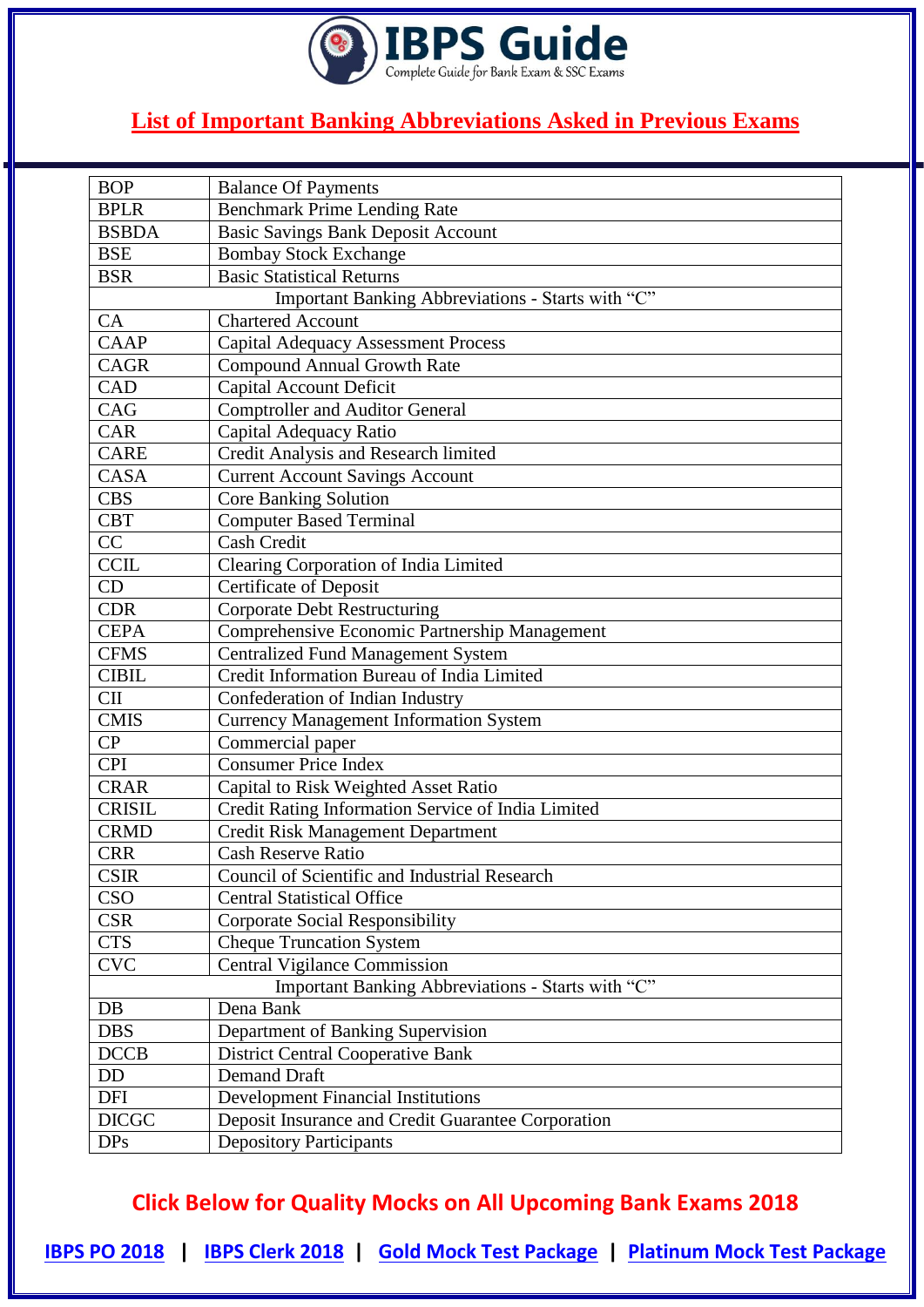

| <b>DPG</b>   | <b>Deferred Payment Guarantee</b>                             |
|--------------|---------------------------------------------------------------|
| <b>DPN</b>   | <b>Demand Promissory Note</b>                                 |
| <b>DRAT</b>  | Debt Recovery Appellate Tribunal                              |
| <b>DRI</b>   | Differential rate of Interest                                 |
| <b>DSA</b>   | Direct Selling Agent                                          |
| <b>DSCR</b>  | Debt Service Coverage Ratio                                   |
| <b>DTAA</b>  | Double Taxation Avoidance Agreement                           |
|              | Important Banking Abbreviations - Starts with "C"             |
| <b>EBRD</b>  | European Bank for Reconstruction and Development              |
| <b>EBT</b>   | <b>Electronic Benefit Transfer</b>                            |
| <b>ECB</b>   | <b>External Commercial Borrowings</b>                         |
| <b>ECS</b>   | <b>Electronic Clearing Service</b>                            |
| ED           | <b>Enforcement Directorate</b>                                |
| <b>EDF</b>   | <b>Export Development Fund</b>                                |
| <b>EDI</b>   | Electronic Data Interchange                                   |
| <b>EDMU</b>  | External Debt Management Unit                                 |
| <b>EDP</b>   | <b>Entrepreneurship Development Programme</b>                 |
| <b>EFT</b>   | <b>Electronic Fund Transfer</b>                               |
| <b>EEFC</b>  | <b>Exchange Earners Foreign Currency</b>                      |
| <b>ELSS</b>  | <b>Equity Linked Savings Scheme</b>                           |
| <b>EMI</b>   | <b>Equated Monthly Installment</b>                            |
| <b>EPS</b>   | Earnings Per Share                                            |
| <b>EPF</b>   | <b>Employee Provident Fund</b>                                |
| <b>ESOP</b>  | <b>Employee Stock Options</b>                                 |
| <b>ETF</b>   | <b>Exchange Trade Fund</b>                                    |
| <b>EXIM</b>  | Export Import Bank of India                                   |
|              | Important Banking Abbreviations - Starts with "F"             |
| <b>FATF</b>  | <b>Financial Action Task Force</b>                            |
| <b>FCA</b>   | <b>Financial Currency Assets</b>                              |
| <b>FCCB</b>  | Foreign Currency Convertible Bond                             |
| <b>FCD</b>   | <b>Fully Convertible Debentures</b>                           |
| <b>FCNRA</b> | Foreign Currency Non - Resident Account                       |
| <b>FCNRD</b> | Foreign Currency Non - Repatriable Deposit                    |
| <b>FDI</b>   | Foreign Direct Investment                                     |
| <b>FEMA</b>  | Foreign Exchange Management Act                               |
| <b>FEDAI</b> | Foreign Exchange Dealers Association of India                 |
| <b>FICCI</b> | Federation of International Chambers of Commerce and Industry |
| <b>FII</b>   | <b>Foreign Institutional Investors</b>                        |
| <b>FIPB</b>  | Foreign Investment Promotion Board                            |
| Fis          | <b>Financial Institutions</b>                                 |
| <b>FINO</b>  | Financial Information Network and Operations Limited          |
| <b>FPI</b>   | Foreign Portfolio Investment                                  |
| <b>FRBM</b>  | Fiscal Responsibility and Budget Management Act, 2003         |
| <b>FTA</b>   | Free Trade Agreement                                          |

**Click Below for Quality Mocks on All Upcoming Bank Exams 2018**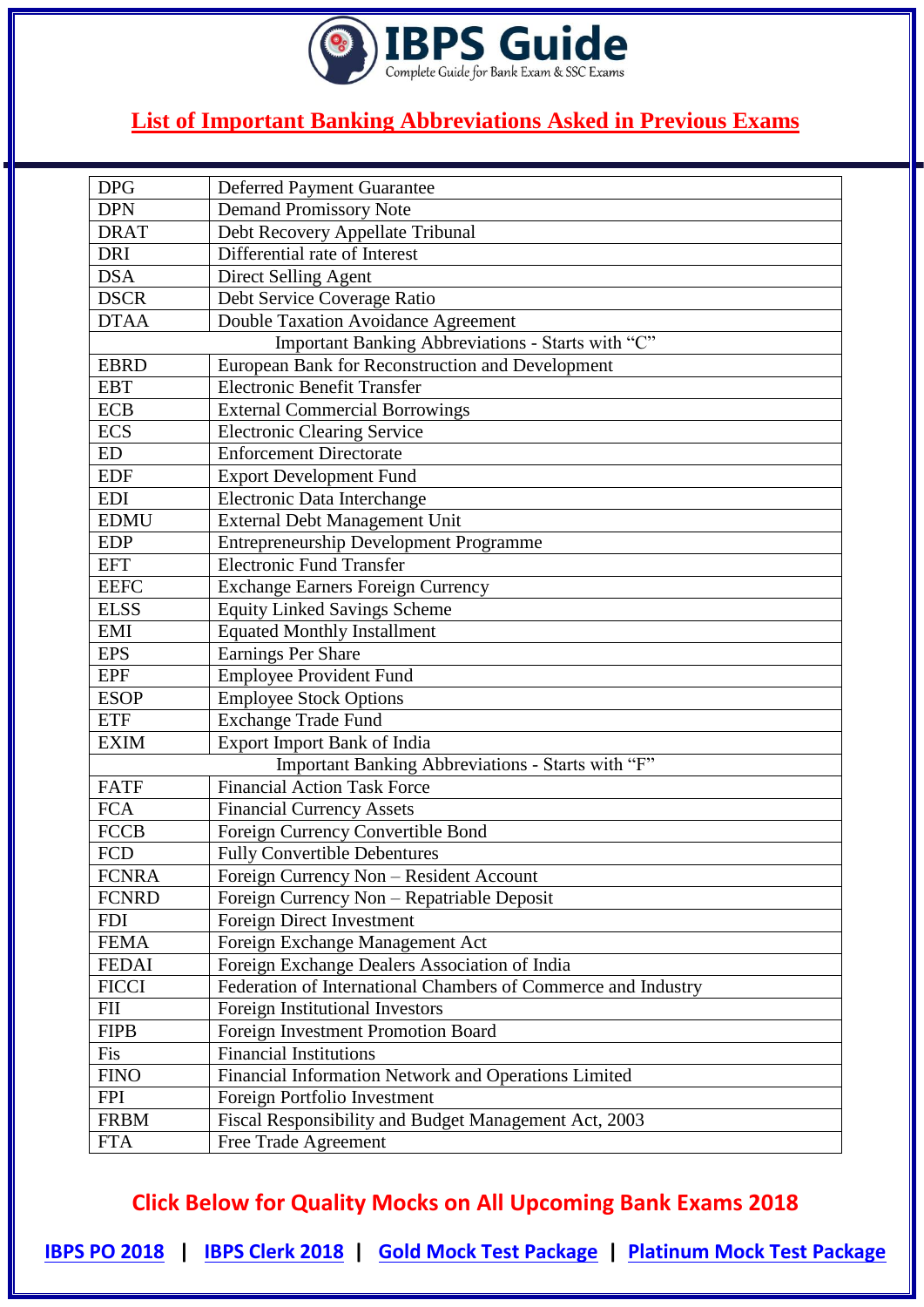

|                | Important Banking Abbreviations - Starts with "G"            |
|----------------|--------------------------------------------------------------|
| <b>GAAR</b>    | General Anti Avoidance Rule                                  |
| <b>GDP</b>     | <b>Gross Domestic Product</b>                                |
| <b>GDR</b>     | <b>Global Depository Receipt</b>                             |
| <b>GFD</b>     | <b>Gross Fiscal Deficit</b>                                  |
| <b>GIC</b>     | <b>General Insurance Corporation</b>                         |
| <b>GIRO</b>    | Government Internal Revenue Order                            |
| <b>GMS</b>     | <b>Gold Monetization Scheme</b>                              |
| <b>GST</b>     | Goods and Service Tax                                        |
| <b>GVA</b>     | <b>Gross Value Added</b>                                     |
| <b>GPD</b>     | <b>Gross Primary Deficit</b>                                 |
| G-sec          | Government Securities                                        |
|                | Important Banking Abbreviations - Starts with "H"            |
| <b>HDFC</b>    | Housing Development Finance Corporation                      |
| <b>HFC</b>     | <b>Housing Finance Company</b>                               |
| <b>HFT</b>     | <b>Held For Trading</b>                                      |
| <b>HSBC</b>    | Hong Kong and Shanghai Banking Cooperation                   |
| <b>HUDCO</b>   | Housing and Urban Development Corporation                    |
|                | Important Banking Abbreviations - Starts with "I"            |
| IA             | <b>Internal Audit</b>                                        |
| IAS            | <b>Integrated Account System</b>                             |
| <b>IBA</b>     | <b>Indian Banks Association</b>                              |
| <b>IBBI</b>    | Insolvency and Bancrupty Board of India                      |
| <b>IBRD</b>    | International Bank for Reconstruction and Development        |
| <b>IBU</b>     | <b>International Banking Unit</b>                            |
| <b>ICAO</b>    | International Civil Aviation Organization                    |
| <b>ICAR</b>    | <b>International Council of Agricultural Research</b>        |
| <b>ICMR</b>    | <b>International Council of Medical Research</b>             |
| <b>ICICI</b>   | Industrial Credit and Investment Corporation of India        |
| <b>ICRA</b>    | <b>Investment Information and Credit Rating Agency</b>       |
| <b>IDB</b>     | <b>Islamic Development Bank</b>                              |
| <b>IDBI</b>    | Industrial Development Bank of India                         |
| <b>IDR</b>     | <b>Indian Depository receipt</b>                             |
| <b>IDRBT</b>   | Institute for Development and Research in Banking Technology |
| <b>IEPF</b>    | <b>Investors Education and Protection Fund</b>               |
| <b>IFSC</b>    | <b>Indian Financial System Code</b>                          |
| <b>IFC</b>     | <b>International Finance Corporation</b>                     |
| <b>IFCI</b>    | <b>Industrial Finance Corporation of India</b>               |
| <b>IIBF</b>    | International Institute of Banking and Finance               |
| <b>IIBI</b>    | Industrial Investment Bank of India                          |
| <b>IMPS</b>    | <b>Immediate Payment Service</b>                             |
| <b>IMF</b>     | <b>International Monetary Fund</b>                           |
| <b>IMT</b>     | <b>Instant Money Transfer</b>                                |
| <b>INFINET</b> | <b>Indian Financial Network</b>                              |

**Click Below for Quality Mocks on All Upcoming Bank Exams 2018**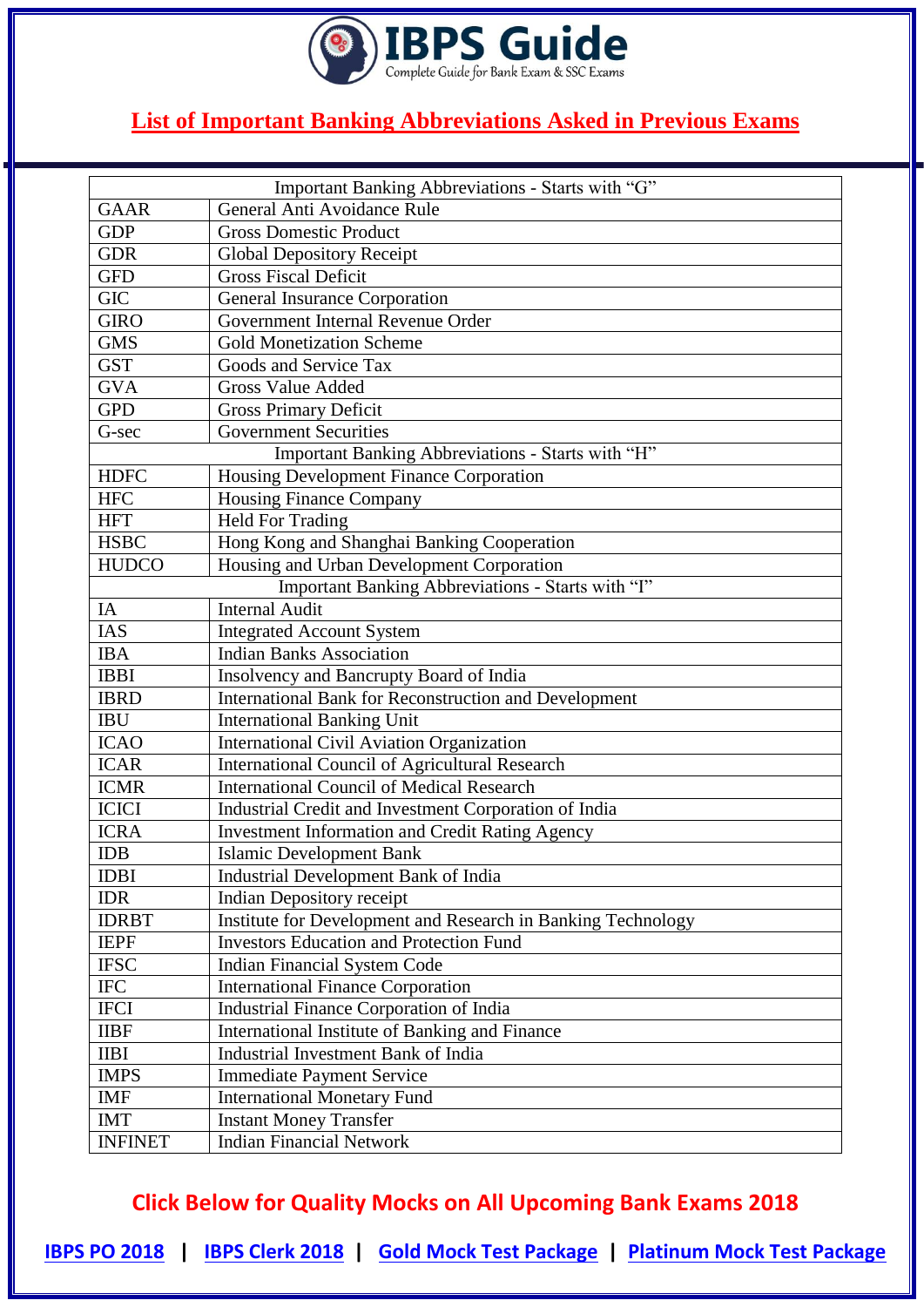

| <b>IPO</b>     | <b>Initial Public Offer</b>                                         |
|----------------|---------------------------------------------------------------------|
| <b>IPPB</b>    | <b>India Post Payment Bank</b>                                      |
| <b>IRDA</b>    | <b>Insurance Regulatory and Development Authority</b>               |
| <b>IRDP</b>    | <b>Integrated Rural Development Programme</b>                       |
| <b>IRR</b>     | <b>Internal Rate of Return</b>                                      |
| <b>ISIN</b>    | <b>International Securities Identification Number</b>               |
| <b>ISO</b>     | <b>International Standard Organization</b>                          |
|                | Important Banking Abbreviations - Starts with "J"                   |
| <b>JLGs</b>    | <b>Joint Liability Groups</b>                                       |
| <b>KCC</b>     | Kissan Credit Card                                                  |
| <b>KMB</b>     | Kotak Mahindra Bank                                                 |
| <b>KVB</b>     | Karur Vysya Bank                                                    |
| <b>KVIC</b>    | Khadi and Village Industries Corporation                            |
| <b>KVP</b>     | Kissan Vikas Patra                                                  |
| <b>KYC</b>     | <b>Know Your Customer</b>                                           |
| <b>LAB</b>     | <b>Local Area Bank</b>                                              |
| LAF            | <b>Liquidity Adjustment Facility</b>                                |
| <b>LBS</b>     | <b>Lead Bank Scheme</b>                                             |
| LDB            | <b>Land Development Bank</b>                                        |
| <b>LERMS</b>   | Liberalized Exchange Rate Management System                         |
| LOC            | Lines of Credit                                                     |
| <b>LTCG</b>    | Long term Capital gain                                              |
| <b>LTV</b>     | Loan To Value                                                       |
| <b>LTF</b>     | Long-term Finance                                                   |
| <b>LTIF</b>    | Long Term Irrigation Fund                                           |
|                | Important Banking Abbreviations - Starts with "M"                   |
| <b>MCA</b>     | Ministry of Company Affairs                                         |
| <b>MCLR</b>    | Marginal Cost of Fund based Lending Rate                            |
| <b>MDR</b>     | <b>Merchant Discount Rate</b>                                       |
| <b>MFDF</b>    | Micro Finance Development Fund                                      |
| <b>MFIs</b>    | <b>Micro Financial Institutions</b>                                 |
| <b>MIBOR</b>   | Mumbai Inter Bank Offer Rate                                        |
| <b>MICR</b>    | <b>Magnetic Ink Character Recognition</b>                           |
| <b>MIS</b>     | <b>Management Information System</b>                                |
| <b>MSF</b>     | <b>Marginal Standing Facility</b>                                   |
| <b>MSS</b>     | <b>Market Stabilization Scheme</b>                                  |
| <b>MUDRA</b>   | Micro Units Development and Refinance Agency Bank                   |
|                | Important Banking Abbreviations - Starts with "N"                   |
| <b>NABARD</b>  | National Bank for Agricultural and Rural Development                |
| <b>NACH</b>    | <b>National Automated Clearing House</b>                            |
| <b>NAFCUB</b>  | National Federation of Urban Cooperative Banks and Credit Societies |
| <b>NAV</b>     | Net Asset Value                                                     |
| <b>NASSCOM</b> | National Association of Software and Services Companies             |
| <b>NBC</b>     | Net Bank Credit                                                     |

**Click Below for Quality Mocks on All Upcoming Bank Exams 2018**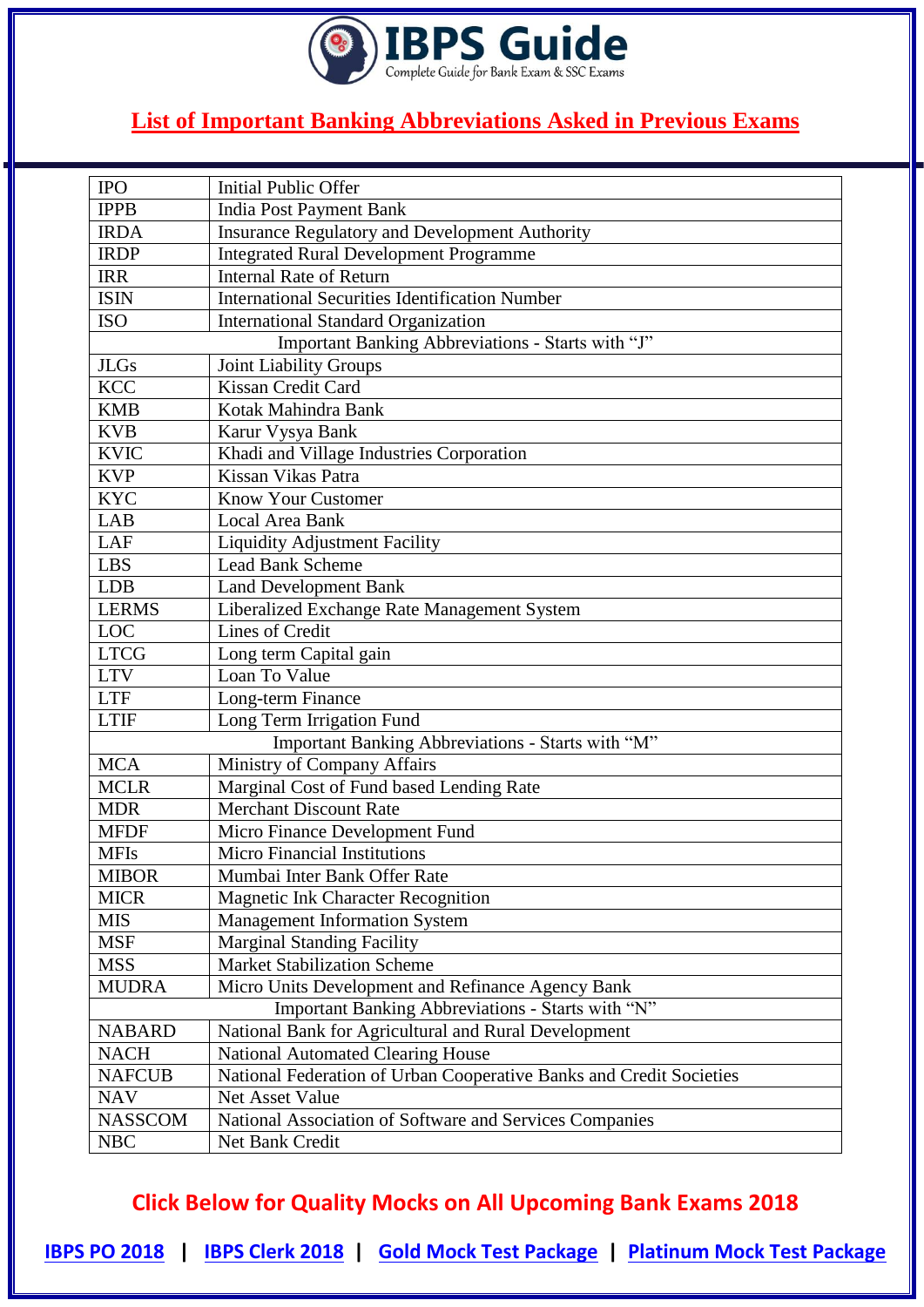

| <b>NBFCs</b> | Non Banking Financial Companies                               |
|--------------|---------------------------------------------------------------|
| <b>NDA</b>   | <b>Net Domestic Asset</b>                                     |
| <b>NDTL</b>  | <b>Net Demand Time Liabilities</b>                            |
| <b>NEER</b>  | Nominal Effective Exchange Rate                               |
| <b>NECS</b>  | National Electronic Clearing System                           |
| <b>NEFT</b>  | <b>National Electronic Fund Transfer</b>                      |
| <b>NFA</b>   | No Frills Account                                             |
| <b>NGO</b>   | Non Government Organization                                   |
| <b>NHB</b>   | <b>National Housing Bank</b>                                  |
| <b>NII</b>   | Net Interest Income                                           |
| <b>NPAs</b>  | Non Performing Assets                                         |
| <b>NPCI</b>  | National Payment Corporation of India                         |
| <b>NPS</b>   | <b>National Pension Scheme</b>                                |
| <b>NRE</b>   | Non Resident External (Rupee Account)                         |
| <b>NRI</b>   | Non Resident Indian                                           |
| <b>NRO</b>   | Non Resident Ordinary Account                                 |
| <b>NSE</b>   | <b>National Stock Exchange</b>                                |
| <b>NSS</b>   | <b>National Savings Scheme</b>                                |
| <b>NSFDC</b> | National Scheduled castes Finance and Development Corporation |
| <b>NSSF</b>  | <b>National Small Savings Fund</b>                            |
|              | Important Banking Abbreviations - Starts with "O"             |
| <b>OBC</b>   | Oriental Bank of Commerce                                     |
| <b>OCB</b>   | <b>Overseas Corporate Bodies</b>                              |
| <b>OD</b>    | <b>Over Draft</b>                                             |
| ODI          | <b>Overseas Derivative Instruments</b>                        |
| <b>OECD</b>  | Organization for Economic Cooperation and Development         |
| <b>OLTAS</b> | <b>Online Tax Accounting System</b>                           |
| <b>OMO</b>   | <b>Open Market Operations</b>                                 |
| <b>OTCEI</b> | Over The Counter Exchange of India                            |
| <b>OTP</b>   | One Time Password                                             |
| <b>OTS</b>   | One Time Settlement                                           |
|              | Important Banking Abbreviations - Starts with "P"             |
| <b>PACS</b>  | Primary Agricultural Credit Society                           |
| PAN          | <b>Permanent Account Number</b>                               |
| <b>PBT</b>   | Profit Before Tax                                             |
| <b>PCA</b>   | <b>Prompt Corrective Action</b>                               |
| <b>PCDs</b>  | Partly Convertible Debentures                                 |
| PDs          | <b>Primary Dealers</b>                                        |
| <b>PDO</b>   | <b>Public Debt Office</b>                                     |
| <b>PFRDA</b> | Pension Fund Regulatory and Development Authority             |
| <b>PGS</b>   | <b>Payment Gateway System</b>                                 |
| <b>PMAY</b>  | Pradhan Mantri Awas Yojana                                    |
| PIN          | Personal Identification number                                |
| PIO          | People of Indian Origin                                       |
|              |                                                               |

**Click Below for Quality Mocks on All Upcoming Bank Exams 2018**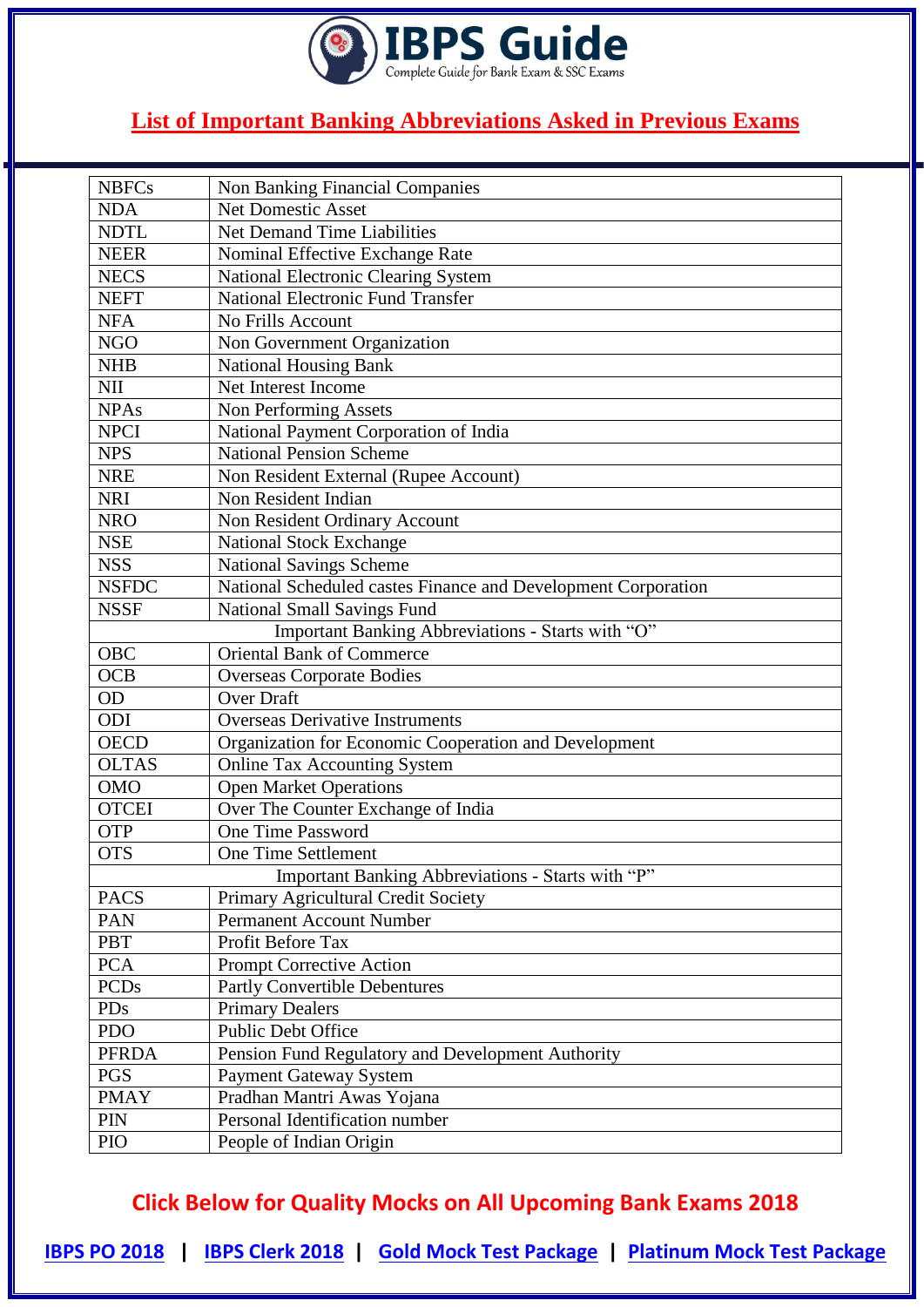

| <b>PIS</b>      | Portfolio Investment Scheme                                             |
|-----------------|-------------------------------------------------------------------------|
| PKI             | Public Key Infrastructure                                               |
| <b>PLIs</b>     | Prime Lending Institutions                                              |
| <b>PLR</b>      | Prime Lending Rate                                                      |
| <b>PMLA</b>     | Prevention of Money Laundering Act                                      |
| <b>POA</b>      | Power Of Attorney                                                       |
| <b>POS</b>      | Point Of Sale                                                           |
| PPF             | <b>Public Provident Fund</b>                                            |
| <b>PPIs</b>     | <b>Prepaid Payment Instruments</b>                                      |
| <b>PUC</b>      | Paid Up Capital                                                         |
|                 | <b>Important Banking Abbreviations</b>                                  |
| QIBs            | <b>Qualified Institutional Bankers</b>                                  |
| <b>RBI</b>      | <b>Reserve Bank of India</b>                                            |
| <b>RBS</b>      | Royal Bank of Scotland                                                  |
| <b>RDBMS</b>    | Relational Database Management System                                   |
| <b>RFID</b>     | Radio Frequency Identification                                          |
| <b>RFC</b>      | <b>Resident Foreign Currency</b>                                        |
| <b>RIDF</b>     | Rural Infrastructure Development Fund                                   |
| <b>RML</b>      | Reverse Mortgage loan                                                   |
| <b>RNBCs</b>    | <b>Residuary Non banking Companies</b>                                  |
| RoA             | <b>Return on Asset</b>                                                  |
| <b>RoE</b>      | Return on Equity                                                        |
| <b>RRB</b>      | <b>Regional Rural Bank</b>                                              |
| <b>RTGS</b>     | <b>Real Time Gross Settlement</b>                                       |
| <b>RWA</b>      | <b>Risk Weighted Asset</b>                                              |
|                 | Important Banking Abbreviations - Starts with "S"                       |
| <b>SARFAESI</b> | Securitization And Reconstruction of Financial Asset And Enforcement of |
|                 | <b>Securities Interest Act</b>                                          |
| <b>SCB</b>      | <b>Scheduled Commercial Bank</b>                                        |
| <b>SCC</b>      | <b>Selective Credit Control</b>                                         |
| <b>SDR</b>      | <b>Special Drawing Rights</b>                                           |
| <b>SEBI</b>     | Securities and Exchange Board of India                                  |
| <b>SEAC</b>     | <b>State Expert Appraisal Committee</b>                                 |
| <b>SEPA</b>     | Single Euro Payment Area                                                |
| <b>SGB</b>      | Sovereign Gold Bond                                                     |
| SGSY            | Swarna jayanthi Gram Swarojgar Yojana                                   |
| <b>SHG</b>      | Self Help group                                                         |
| <b>SIDBI</b>    | Small Industries and Development Bank of India                          |
| <b>SIDC</b>     | <b>State Industrial Development Corporation</b>                         |
| <b>SCB</b>      | <b>State Cooperative Apex Bank</b>                                      |
| <b>SEZs</b>     | Special Economic Zones                                                  |
| <b>SFCs</b>     | <b>State Financial Corporations</b>                                     |
| <b>SIDC</b>     | <b>State Industrial Development Corporation</b>                         |
| <b>SIP</b>      | <b>Systematic Investment Plan</b>                                       |

**Click Below for Quality Mocks on All Upcoming Bank Exams 2018**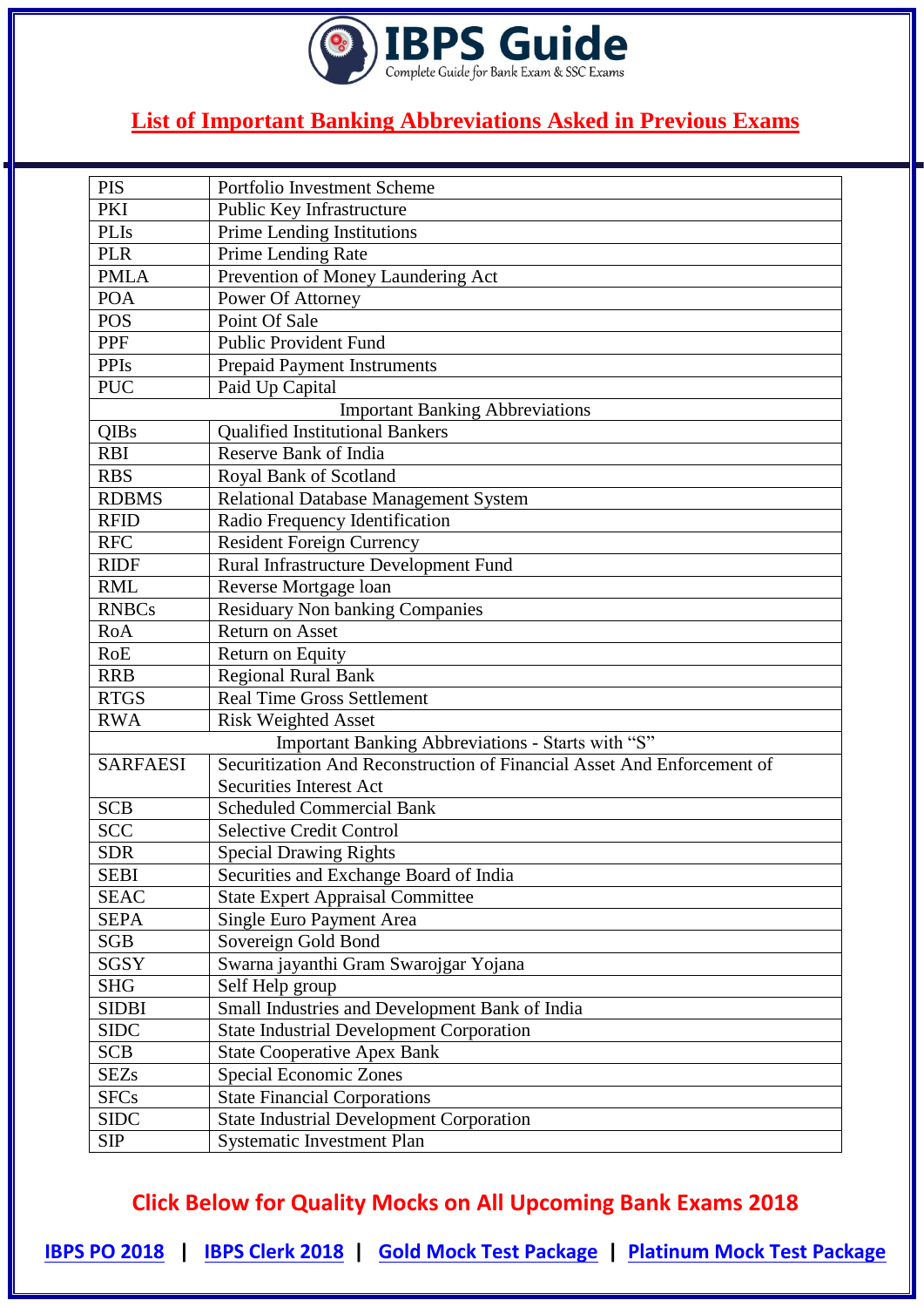

| <b>SLR</b>    | <b>Statutory Liquidity Ratio</b>                       |
|---------------|--------------------------------------------------------|
| <b>SME</b>    | <b>Small Medium Enterprises</b>                        |
| <b>SPNS</b>   | <b>Shared Payment Network System</b>                   |
| <b>SSIs</b>   | <b>Small Scale Industries</b>                          |
| <b>STF</b>    | <b>Short Term Finance</b>                              |
| <b>SWIFT</b>  | Society for Worldwide Interbank Telecommunication      |
|               | Important Banking Abbreviations - Starts with "T"      |
| T/T           | Telegraphic Transfer                                   |
| <b>TAN</b>    | <b>Transaction Number/Tax Deduction Account Number</b> |
| <b>TIN</b>    | <b>Tax Information Number</b>                          |
| <b>TBs</b>    | <b>Treasury Bills</b>                                  |
| <b>TDS</b>    | Tax Deducted at Source                                 |
| <b>UBI</b>    | United Bank of India                                   |
| <b>UBIN</b>   | <b>Unique Business Identification Number</b>           |
| <b>UCB</b>    | <b>Urban Cooperative Bank</b>                          |
| <b>UIDAI</b>  | Unique Identification Authority of India               |
| <b>UPI</b>    | <b>Unified Payment Interface</b>                       |
| <b>UPIN</b>   | <b>Unique Property Identification Number</b>           |
| <b>USD</b>    | <b>United States Dollar</b>                            |
| <b>USSD</b>   | Unstructured Supplementary Service Data                |
| <b>UTI</b>    | Unit Trust of India                                    |
| <b>VDBS</b>   | Vertically Differentiated Banking System               |
| <b>VCFs</b>   | <b>Venture Capital funds</b>                           |
| <b>VCP</b>    | Village Credit Plan                                    |
| <b>VPA</b>    | Virtual Payment Address                                |
|               | Important Banking Abbreviations - Starts with "W"      |
| <b>WAN</b>    | <b>Wide Area Network</b>                               |
| <b>WBCIS</b>  | Weather Based Crop Insurance Scheme                    |
| <b>WCDL</b>   | <b>Working Capital Demand Loan</b>                     |
| <b>WCTL</b>   | Working Capital Term Loan                              |
| <b>WL ATM</b> | White Label ATM                                        |
| <b>WMA</b>    | <b>Ways and Means Advances</b>                         |
| <b>WPI</b>    | <b>Wholesale Price Index</b>                           |
| <b>WOS</b>    | <b>Wholly Owned Subsidiary</b>                         |
| <b>WWW</b>    | World Wide Web                                         |
| <b>YTM</b>    | <b>Yield To Maturity</b>                               |

**Click Below for Quality Mocks on All Upcoming Bank Exams 2018**